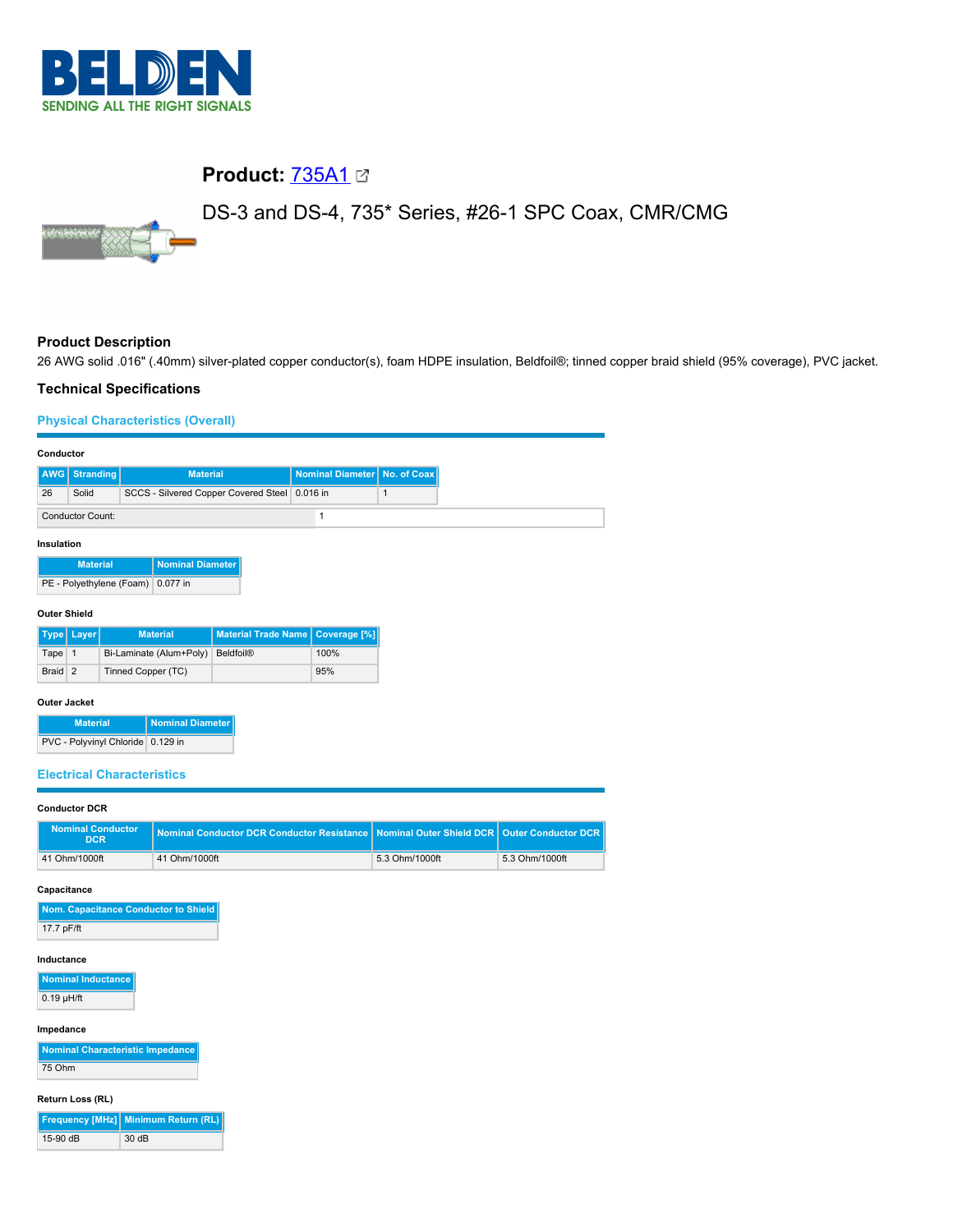### **Delay**

|              | Nominal Delay   Nominal Velocity of Propagation (VP) [%] |
|--------------|----------------------------------------------------------|
| $1.34$ ns/ft | 76%                                                      |

### **High Frequency**

| <b>Frequency [MHz]</b> | <b>Max. Insertion Loss (Attenuation)</b> |
|------------------------|------------------------------------------|
| 1 MHz                  | $0.6$ dB/100ft                           |
| 1.024 MHz              | $0.61$ dB/100ft                          |
| 4 224 MHz              | 1 1 dB/100ft                             |
| 5 MHz                  | 1.2 dB/100ft                             |
| 10 MH <sub>z</sub>     | 1 7 dB/100ft                             |
| 17.184 MHz             | 2.2 dB/100ft                             |
| 22.368 MHz             | $2.5$ dB/100ft                           |
| 25.92 MHz              | 2.7 dB/100ft                             |
| 44 736 MHz             | 3.6 dB/100ft                             |
| 50 MHz                 | 3.8 dB/100ft                             |
| 69 632 MHz             | 4.5 dB/100ft                             |
| 77.76 MHz              | 4.8 dB/100ft                             |
| <b>100 MHz</b>         | 5.5 dB/100ft                             |
| 200 MHz                | 7.8 dB/100ft                             |

### **Voltage**

**UL Voltage Rating**

300 V RMS

### **Temperature Range**

| -40 $^{\circ}$ C To +75 $^{\circ}$ C<br>Operating Temperature Range: |
|----------------------------------------------------------------------|
|----------------------------------------------------------------------|

### **Mechanical Characteristics**

| Bulk Cable Weight:           | 12 lbs/1000ft |
|------------------------------|---------------|
| Max. Pull Tension:           | 25 lbs        |
| Min. Bend Radius/Minor Axis: | $1.25$ in     |

### **Standards**

| NEC/(UL) Compliance:  | <b>CMR</b>                           |
|-----------------------|--------------------------------------|
| CEC/C(UL) Compliance: | <b>CMG</b>                           |
| <b>CPR Euroclass:</b> | Eca                                  |
| RG Type:              | Mini 59                              |
| Other Specification:  | Telcordia Specification GR-139-CORE. |

### **Applicable Environmental and Other Programs**

| <b>Environmental Space:</b>                  | Indoor - Riser                |
|----------------------------------------------|-------------------------------|
| EU Directive 2000/53/EC (ELV):               | Yes                           |
| EU Directive 2003/11/EC (BFR):               | Yes                           |
| EU Directive 2011/65/EU (RoHS 2):            | <b>Yes</b>                    |
| EU Directive 2012/19/EU (WEEE):              | <b>Yes</b>                    |
| EU Directive 2015/863/EU (RoHS 2 amendment): | <b>Yes</b>                    |
| EU Directive Compliance:                     | EU Directive 2003/11/EC (BFR) |
| EU CE Mark:                                  | Yes                           |
| MII Order #39 (China RoHS):                  | Yes                           |

### **Suitability**

| $-$<br>$\sim$<br>Indoor<br>JOIHP'<br>יי | Yes<br>$\cdot$ $\sim$ $\sim$ |
|-----------------------------------------|------------------------------|

## **Flammability, LS0H, Toxicity Testing**

| UL Flammability:         | UL1666 Vertical Shaft |
|--------------------------|-----------------------|
| <b>CSA Flammability:</b> | FT4                   |
| IEC Flammability:        | IEC 60332-1-2         |
| UL voltage rating:       | 300 V RMS             |